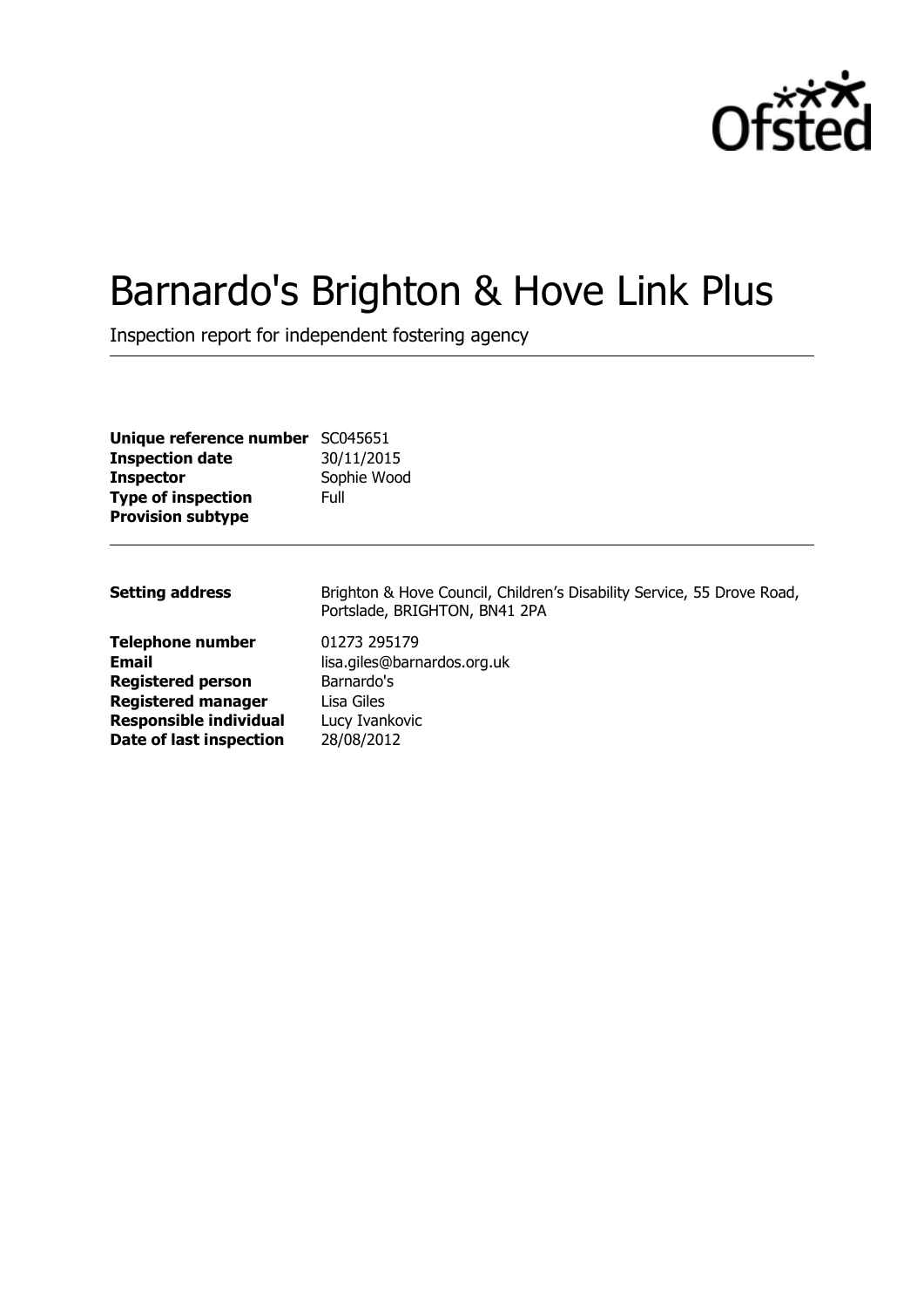© Crown copyright 2015

Website: www.gov.uk/ofsted

This document may be reproduced in whole or in part for non-commercial educational purposes, provided that the information quoted is reproduced without adaptation and the source and date of publication are stated.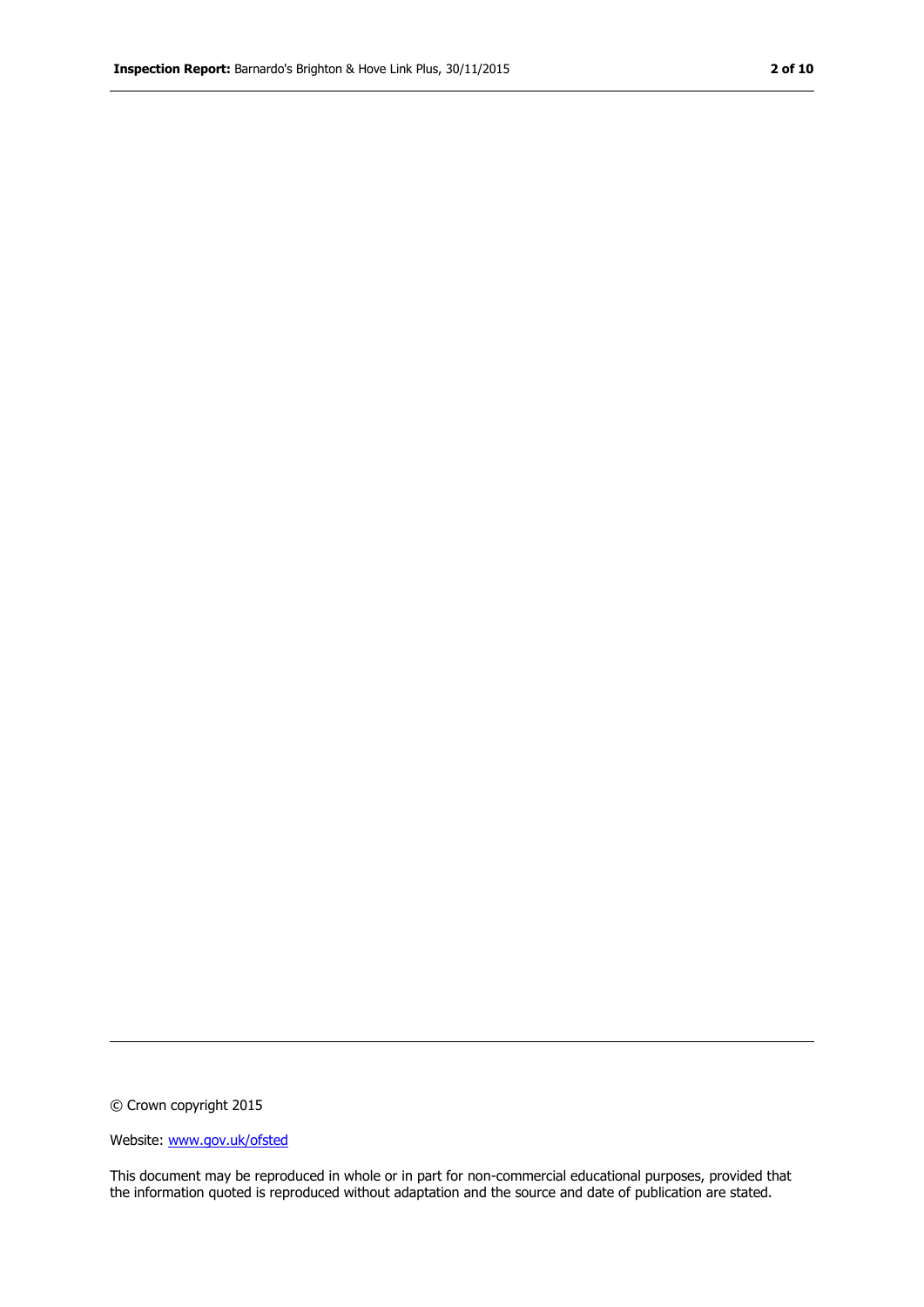### **Service information**

### **Brief description of the service**

Barnardo's Brighton and Hove Link Plus independent fostering agency is a jointly funded project between Brighton and Hove City Council and Barnardo's. The service provides short-break foster care to children and young people with disabilities. There are 25 carers with 23 children and young people receiving a service. Placements include overnight stays, weekend/week breaks and for a few children, full-time foster care. A small number of fostering households are dual registered with the adult shared lives scheme. As some young people become adults, they are able to continue to stay with their existing foster carers.

#### **The inspection judgements and what they mean**

**Outstanding:** An agency demonstrating and exceeding the characteristics of a good judgement where children and young people are making significantly better progress and achieving more than was expected in all areas of their lives.

**Good:** An agency where children and young people, including those with the most complex needs, have their individual needs met and their welfare safeguarded and promoted. They make good progress and receive effective services so they achieve as well as they can in all areas of their lives.

**Requires improvement**: An agency that may be compliant with regulations and observing the national minimum standards but is not yet demonstrating the characteristics of a good judgement. It therefore requires improvement to be good. There may be failures to meet all regulations or national minimum standards but these are not widespread or serious; all children's and young people's welfare is safeguarded and promoted.

**Inadequate:** An agency where there are widespread or serious failures which result in children and young people not having their welfare safeguarded and promoted.

### **Overall effectiveness**

Judgement outcome: **Outstanding**

This small agency specialises in the provision of short-break and occasional full-time placements for disabled children and young people. Its successful history of long lasting placements is testament to excellent matching, strong parental influence and the commitment of a highly experienced staff team.

Foster carers stay with the agency; this is a stable service. Through excellent supervision and on-going training, foster carers hone and maintain their skills to provide bespoke, high quality packages of care. Parents said, 'our foster carer supports the whole family; we would be lost without her.'

Multi-disciplinary working is a strength. Care plans and behaviour management strategies are borne out of wide consultation and where necessary, independent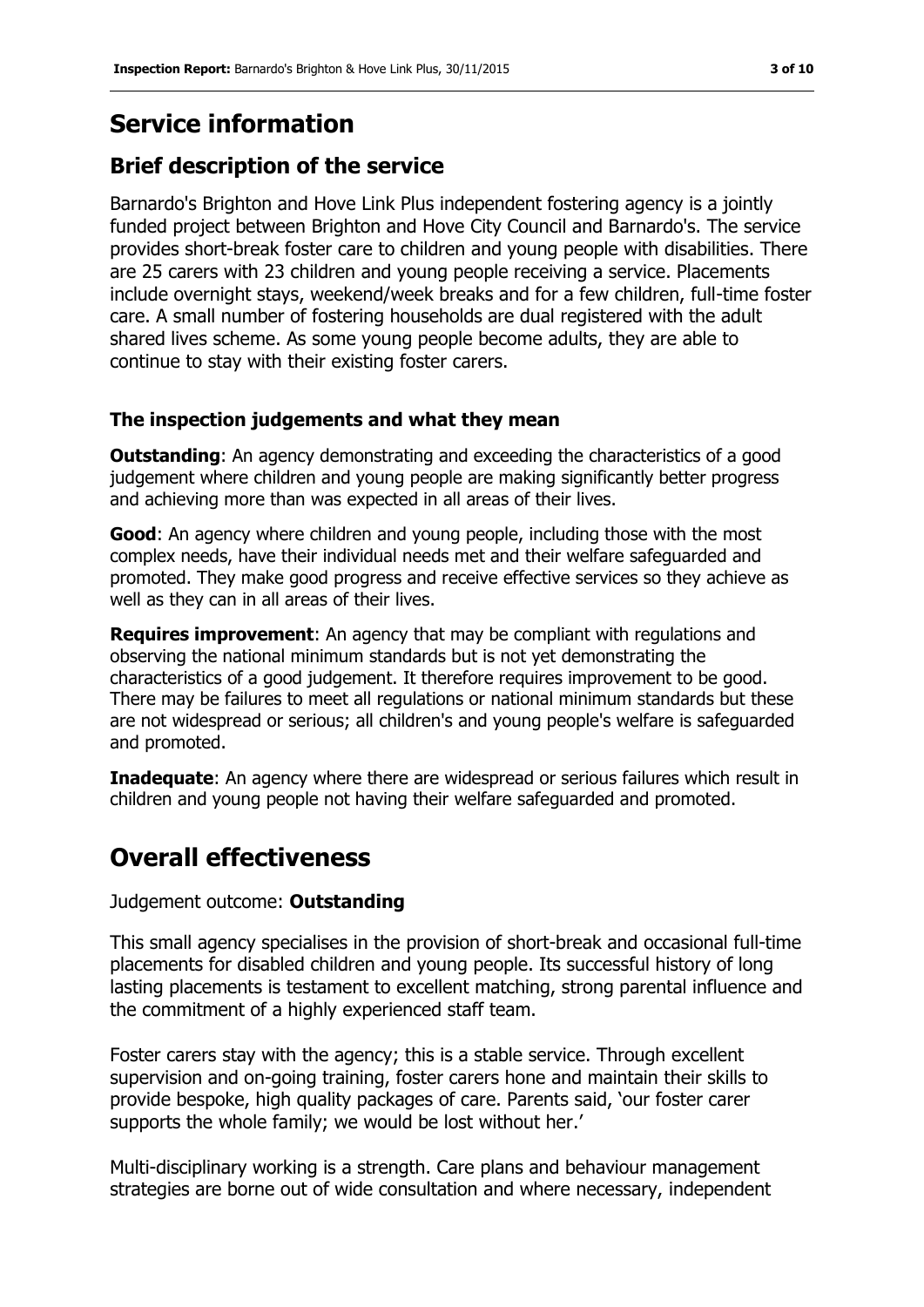specialist guidance and advice. The Registered Manager maintains strong and effective links with the schools and other services attended by the children and young people. These valuable partnerships have a particularly positive impact upon transition planning. Young people routinely move to adult services in a seamless and easy manner.

Innovative and creative consultation mechanisms ensure the views and opinions of children, young people, foster carers and parents are influential in the continuing development of the service. There is a very real sense of ownership by all who are involved with the agency. This is further demonstrated through the reference to the agency as a good practice example in a 2014 publication on dignity and inclusion by the National Children's Bureau.

The weaknesses in relation to the statement of purpose, development plans and safe care guidance are concerned with administrative constraints and the formats in use. These shortfalls do not do sufficient justice to the actual practices of the agency but they have no negative consequence for the safety or welfare of the children and young people.

# **Areas of improvement**

#### **Recommendations**

To improve the quality and standards of care further the service should take account of the following recommendation(s):

Ensure the fostering service has a clear statement of purpose, which is available to, and understood by, foster carers, staff and children and is reflected in any policies, procedures and guidance. Specifically, ensure this document more accurately describes and reflects the services it provides (NMS 16.1)

Ensure that individual safer-care policies and guidance are explicitly recorded as being reviewed at foster carer supervision visits (NMS 4.6)

Review the current formats in place to better record foster carers' personal and professional development plans (NMS 21.8)

Ensure that the agency's development plan contains clear and measurable performance indicators (NMS 25.1)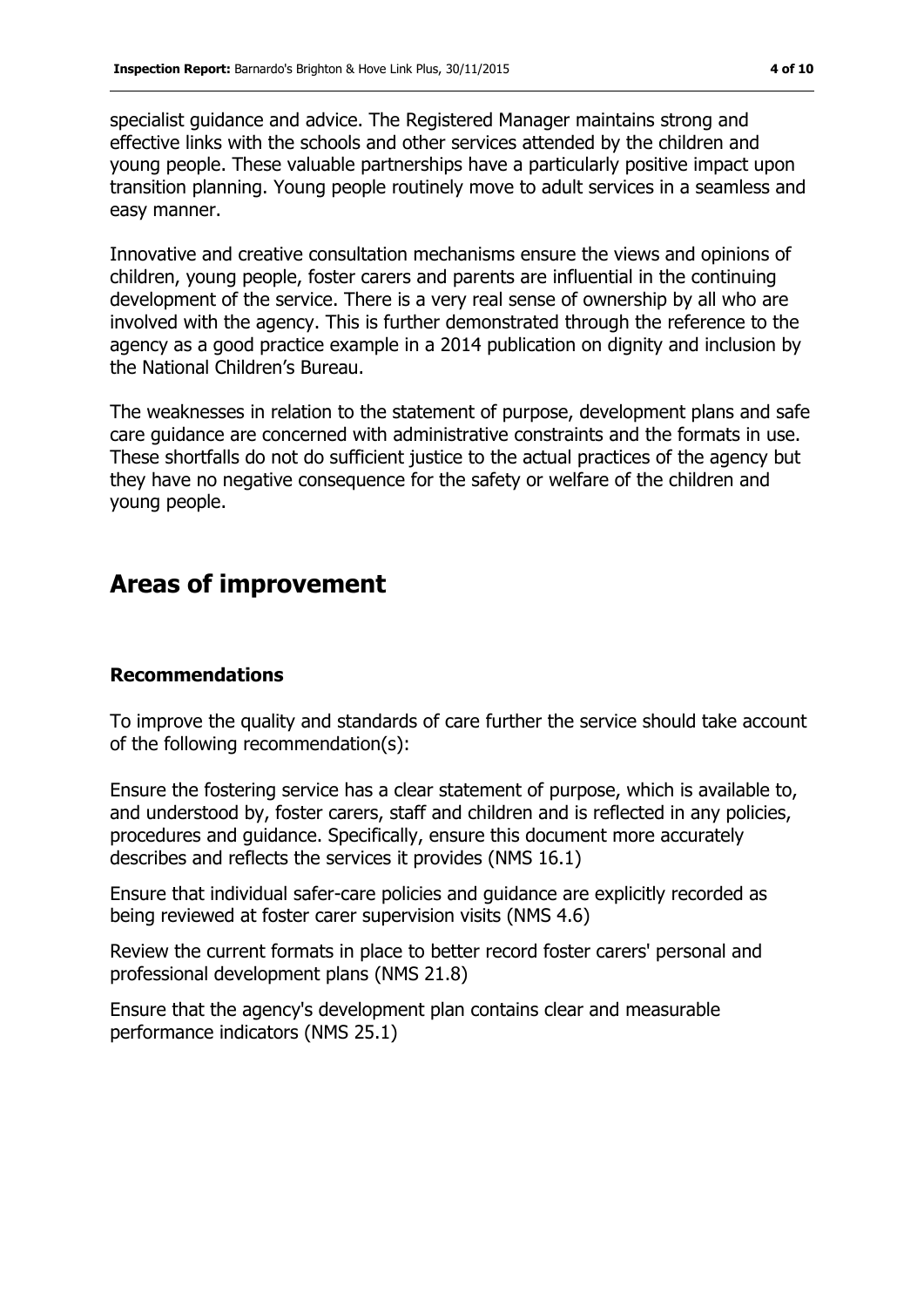## **Experiences and progress of, and outcomes for, children and young people**

#### Judgement outcome: **Outstanding**

Children and young people are thriving in their placements because they are highly valued and very well understood by committed and loving foster carers. During this inspection, children and young people were seen to settle into their short-break placements as easily as if they were in their own homes. One young person had the radio set to Radio 2 and was excitedly awaiting sausages for tea while playing with their favourite toys. Another young person, placed in a long-term arrangement, proudly showed off their newly refurbished bedroom before settling down for a cuddle with the foster carer's daughter, who they referred to as 'big sister.' Such relationships and warm, inviting surroundings promote an atmosphere of safety, nurture and value.

Parents commend this aspect and said, 'it is like having a family member looking after your child who you trust completely' and 'I know they always have a great time and get to do things we can't always do at home.'

Foster carers are able to describe the needs of the children and young people in great detail. Beyond written care plans and behaviour management guidance, many foster carers have regular, informal meetings with parents to maintain excellent contact and communication. One parent described how, 'we meet regularly for a coffee to talk about him, to compare notes and plan our strategies. Consistency is the key to the progress he is making.'

Foster carers fully understand the difficulties and limitations experienced by those they look after. Consequently, there is a heightened awareness of the safeguarding issues which can and do arise. Foster carers' thinking is embedded in terms of providing a safe yet non-restrictive physical environment which promotes measured risk taking. Children and young people develop their skills and independence as much as their disabilities allow. Strong consultation mechanisms, diligent unannounced visits and a heavy focus on individual communication styles provides children and young people with the ability to feedback about the safety and quality of the care they receive.

Children and young people do not go missing from their placements. Neither are they engaging in harmful behaviours such as substance or alcohol misuse. Some young people do have specific health needs which bring a different type of risk to their health and well- being. Some of these are complex and require medication or therapeutic interventions. In such cases, their foster carers receive bespoke training and guidance which enables them to provide the high standards of care required. Children and young people maximise and enjoy their time with minimal disruption as a result. Similarly, some children engage in other behaviours which can affect their well-being. Examples include self-injuring behaviours. Foster carers understand the rationale for these which is commonly about communication. They follow prescribed guidance and successfully intervene in ways that make sense to the child or young person. Such episodes are swiftly reported, analysed and reviewed in an open and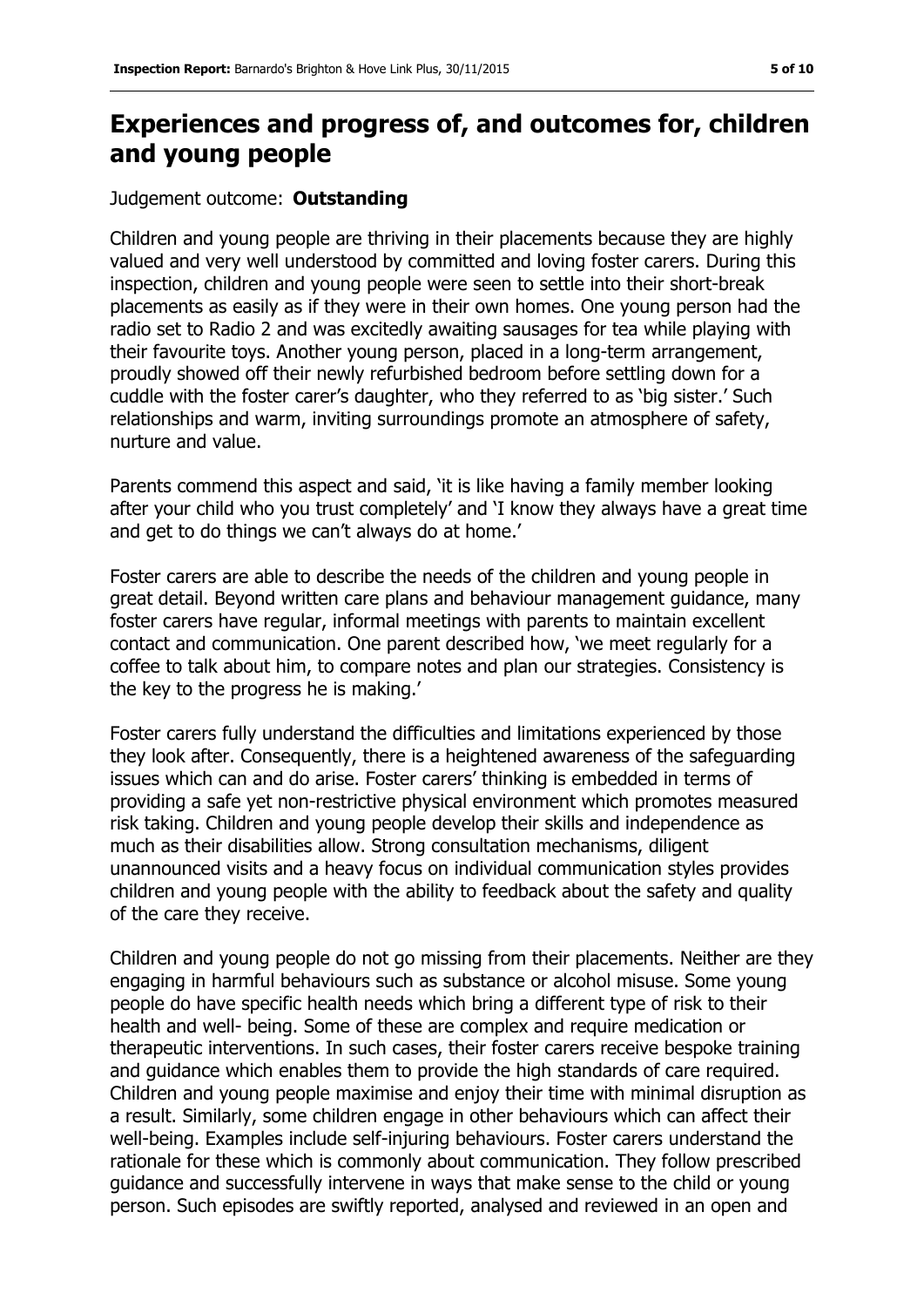transparent manner.

All of the children and young people are attending school or other appropriate provision, full time. Their continuing attendance is assured while staying with their foster carers. Strong relationships exist between foster carers and school personnel; this is demonstrated by their sharing of behaviour management strategies and joint goals and targets. Annual review meetings are effectively used to measure progress and foster carers' homes provide toys, meaningful activities and resources which aid children's growth and development.

# **Quality of service**

#### Judgement outcome: **Outstanding**

Children and young people join their foster carers based upon excellent assessment and matching processes. New referrals are meticulously reviewed against the skills and experiences of the available foster carers. One parent said, 'we had to wait a little while for the right match but it was absolutely perfect so well worth the wait.'

The agency maintains an on-going foster carer recruitment campaign which includes input and direction from the parent/carer consultation group. Its total number of approved fostering households remains the same as the last inspection; a small number have left and joined and there has been no cause for the Independent Review Mechanism to be involved. Existing foster carers are actively included and provide a valuable element of new carers' introduction and initial training. Robust early processes effectively identify the potential suitability of new applicants. New carers said, 'we really enjoyed the whole process; it was very thorough and prompted a lot of discussion and thinking for us as a family.'

Agency staff typically conduct foster carer assessments; independent social workers are rarely used. Rigorous and searching questions are fully explored prior to recommendations being made. Late information receives the same robust approach; no stone is unturned throughout this process. The same diligent approach is applied by the panel which is shared with the local authority. A well- qualified, experienced independent Chair leads a team of suitably experienced professionals from a range of relevant backgrounds, including a care leaver. All panel members receive panel training and have their performance appraised annually. Explicit, clear feedback forms and detailed minutes reliably inform the agency decision maker who said, 'there are sometimes occasions where I ask for more information or note that a recommendation has been a challenge but this demonstrates that we are all asking the questions that need to be asked.'

Foster carers speak of excellent support which enhances the quality of the care they provide. All foster carers have completed, or are nearing completion of the training, support and development standards within the prescribed timescales. Beyond their mandatory training, foster carers attend and speak very highly of additional courses, seminars and in some cases, professional training they are being supported to achieve. Bespoke arrangements include specific behaviour management guidance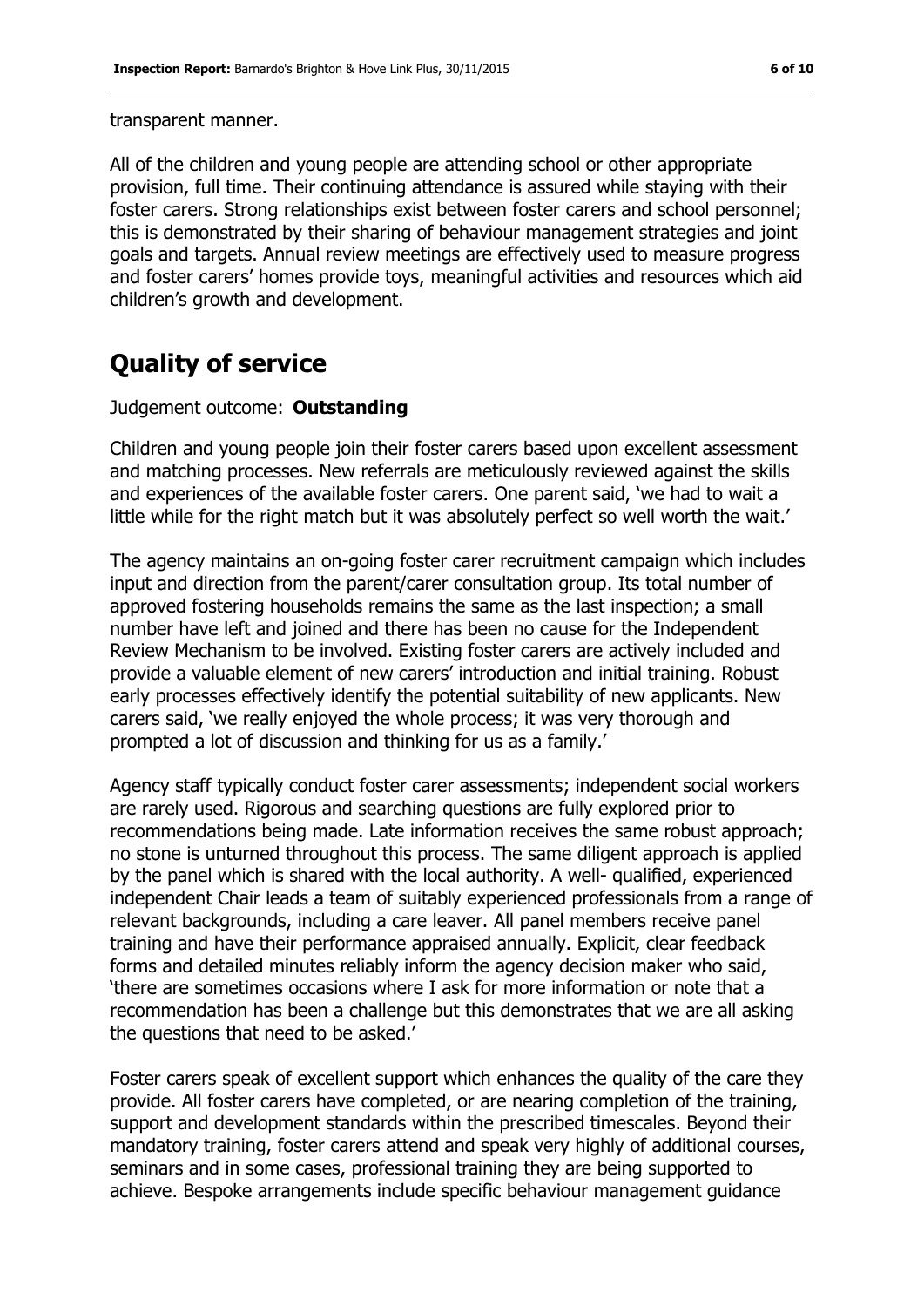which is individually tailored and delivered by a suitably qualified consultant. A recent addition is end of life training which has been sourced following a request from foster carers.

This active and vocal group of foster carers is an example of excellence. Their drive, compassion and pride in they work they do is further demonstrated by their long service and passion about the agency. Quotes from foster carers include, 'I am treated as an equal professional' and 'my biggest reward is the children; I enjoy every minute of what I do.'

Supervising social workers conduct visits monthly, or more frequently if needed and at least two unannounced visits each year. Foster carers speak of highly valued, professional relationships which do not become overly familiar or 'too friendly.' One foster carer said, 'it's a unique relationship. We have challenging discussions, a lot of blue-sky thinking and good debates. We work in partnership.' Foster carers say they are fully supported and encouraged to develop professionally but this growth is not always fully captured within their written supervision records or personal development plans. The Registered Manager is working on developing new formats to better capture their progress and the positive impact training has on their practice. Other family members are equally positive about their experience. Birth children said, 'I am always asked about how I'm getting on at school and if there is anything they can do for me. When [child's name] has a difficult patch with their behaviours, our social worker and the manager come out to see what else they can do for us.'

The agency achieves excellent levels of permanence for children and young people; only one placement disruption has occurred since the last inspection. A number of foster carers are dually registered with the shared lives scheme. This has enabled one young person to remain with the same short-break foster carer for twenty years. Other examples find children remaining with their short-break foster carers when their legal status changes to being 'looked after' and this minimises the impact of such a difficult period in their lives. One foster carer said 'I already had a really positive relationship with the family and this has helped them all to cope with this significant change of circumstances.'

Examples of the positive impact of partnership working and the additional support provided by the agency are commonplace. One foster carer who has a permanent, long-term placement said, 'the occupational therapy input led to the agency funding a complete refurbishment of the young person's bedroom; the impact has been immense and has transformed my ability to provide the care they need.'

Two new supervising social workers have joined the agency from local authority disabled children's teams. Their working knowledge of the locality, wider services and some of the families who access the agency, provides invaluable experience and insight into supporting the foster carers, parents and the wider service. This is particularly beneficial in recognising the different types of placements provided, from short-breaks to long-term permenance. Foster carers receive the type of support they need because the staff team has the collective skills and experience needed to provide it. The local authority commissioner talked about 'a long-standing partnership which we value hugely' and went on to describe, 'a real menu of services is provided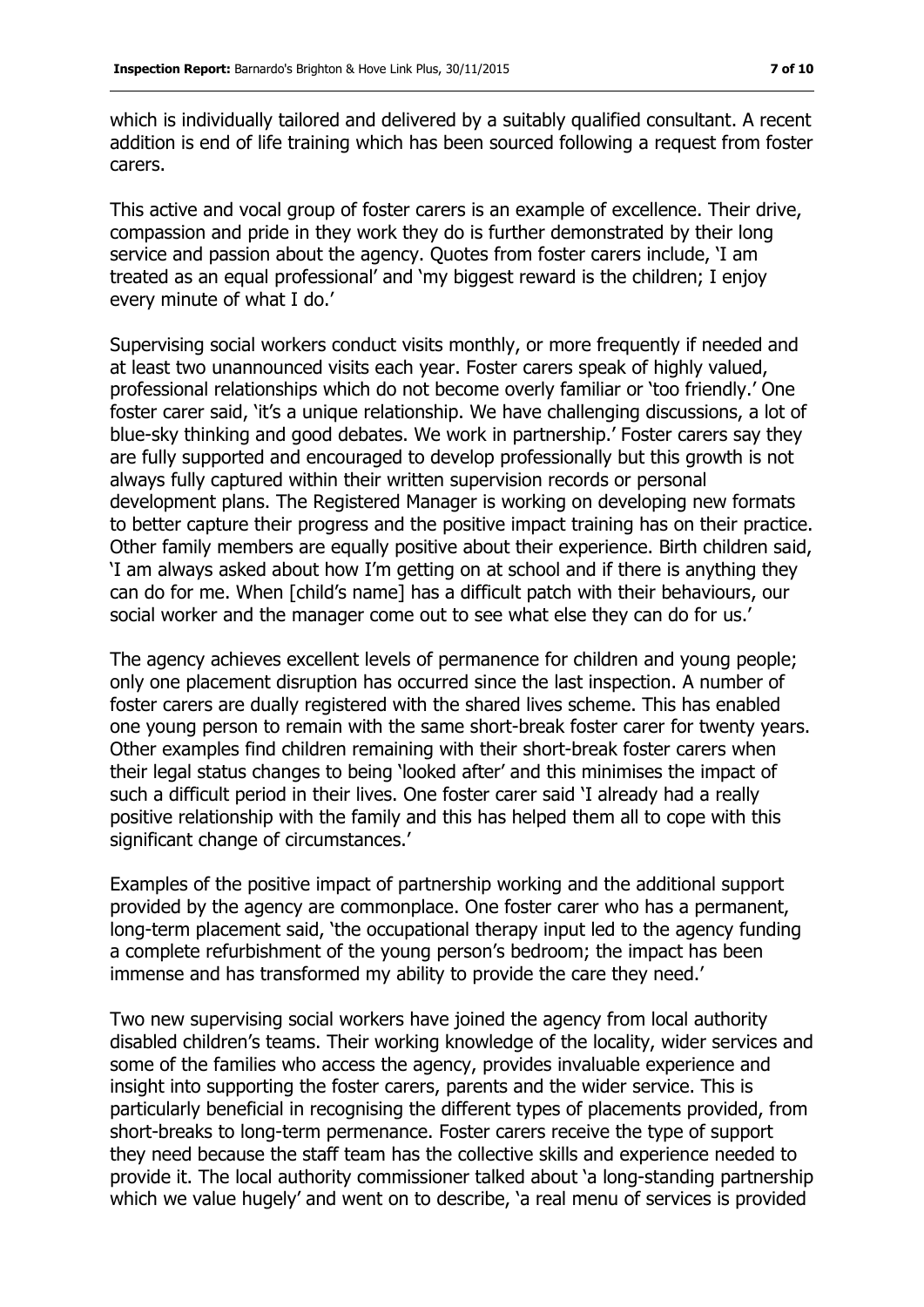which is invaluable to the families.

# **Safeguarding children and young people**

#### Judgement outcome: **Good**

The safety and well-being of the children and young people is central to the ethos and day-to-day running of the agency. Regularly refreshed safeguarding training incorporates the roles and responsibilities of wider key agencies. Foster carers know what and how to report all levels of concerns.

Written policy and procedural guidance is kept under review. The wider organisation's increased awareness of the potential risks of sexual exploitation and radicalisation is currently being used to update guidance and training for staff and foster carers. This is eagerly anticipated by some foster carers who say the topic of child protection can become dry and repetitive over time. The Registered Manager remains focused upon ensuring the agency's own interpretation of wider Barnardo's guidance maintains a clear focus on the safety and welfare issues pertinent to the children and young people served by the agency. There is a strong culture of awareness in terms of the specific vulnerabilities of the young people, including their often-limited cognitive understanding and communication hurdles. In this regard, the Registered Manager is using the findings of research into 'over protected' in the agency's training and policy guidance. The agency strives to educate all stakeholders about the risks of potential over protection, for example, through the use of restrictive measures, such as locking doors and positive handling.

Individual safer care policies and strategies provide foster carers with the detailed guidance they need to follow. This practice keeps everyone safe. A multi-disciplinary approach includes training and advice from a behaviour management consultant. This ensures the use of any resulting physical intervention strategies are strictly monitored, only used in the very best interests of the young person and are consistent with the behaviour management policies of the agency. Although such guidance and progress is routinely monitored at foster carer supervision visits, the written records do not always fully capture sufficient details of the dialogue or the action for the foster carer to take. This compromises the agency's ability to fully monitor the progress made or to clearly evidence how and why certain decisions and changes are made.

Parents rate the safeguarding practices of the agency as 'second to none.' One parent said, 'we could never conduct all the checks the agency does so thoroughly if we used other support schemes to look after our child. We would always choose this agency.' Robust recruitment vetting and checks are rigorously completed for all staff and foster carers. Health and safety audits of fostering households are routinely maintained, ensuring that households continue to provide optimum levels of safety and security.

The agency maintains excellent links with partner safeguarding agencies. There is a very close working relationship with the local safeguarding children board (LSCB)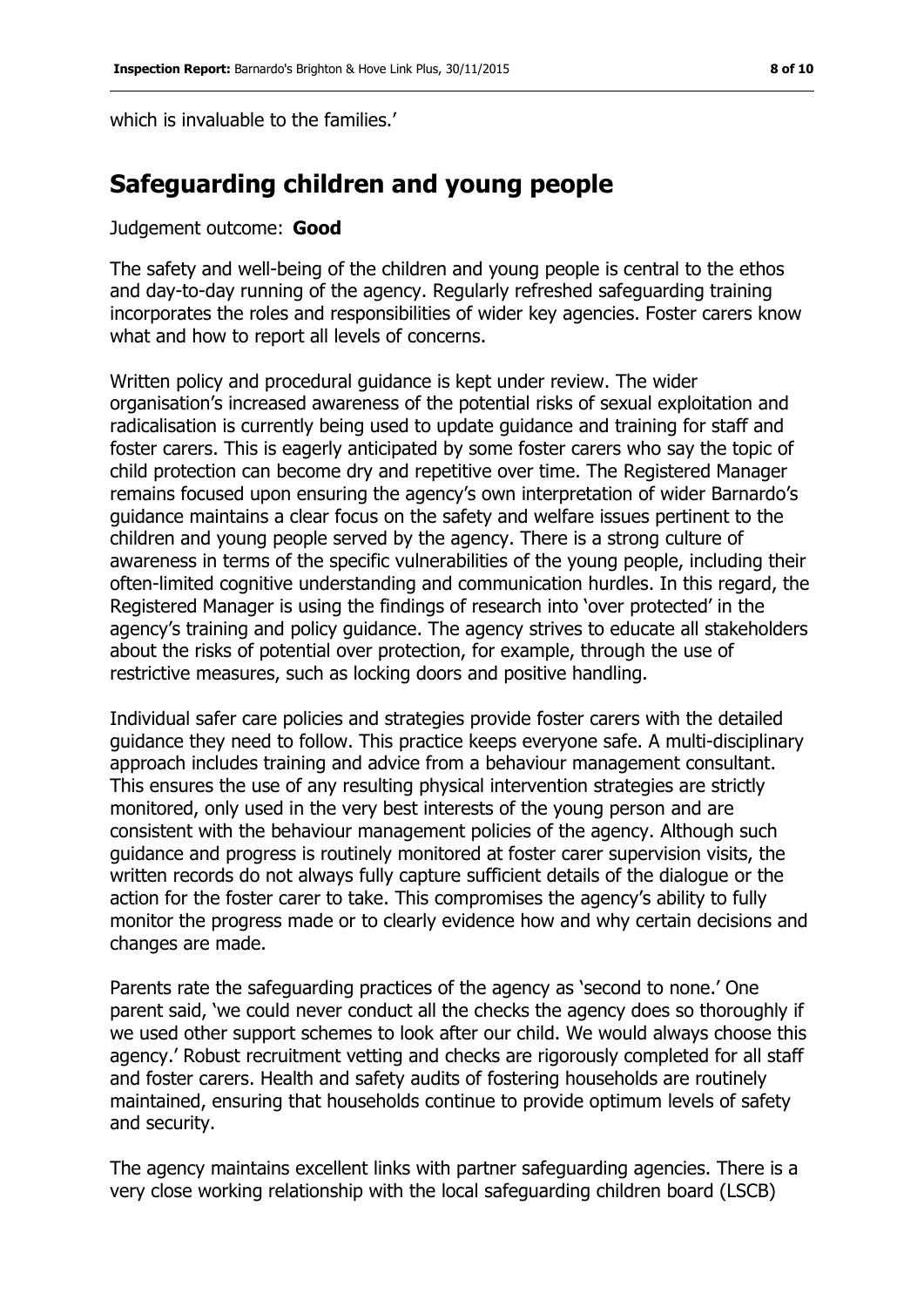which currently includes joint working on a number of training courses. Safeguarding referrals are rare but made in children's best interests. One Section 47 enquiry has occurred since the last inspection and one complaint from a parent was upheld by the agency. Written records of these events are detailed, thorough and demonstrate that the welfare and safety of children is the agency's top priority.

### **Leadership and management**

#### Judgement outcome: **Outstanding**

This stable agency is expertly managed and led by a suitably qualified, experienced Registered Manager. She has been in post since 2007, assisted by an equally long serving and very experienced team leader. Foster carers appreciate the committed approach of senior leaders, which is forward thinking and creative, yet stable and constant. As a result new staff, including a responsible individual, have joined without causing upheaval or disruption for foster carers. The skills and impact of senior leaders and managers are particularly commended as they continue to steer the agency through a re-tendering processes and times of uncertainty. Commissioners report confidence in the agency by stating, 'our own stringent monitoring demonstrates we receive absolute value for money.'

The Registered Manager maintains a critical oversight of budgets and expenditure; the agency is financially viable. Excellent creative use of the expertise of team members enhances the foster carer training programme while reducing expenditure. All team members hold specific additional roles and responsibilities which enhances the quality of service provision and makes optimum use of their time and abilities; for example, as leads on 'inclusion' and 'training and development.' There is a distinct team ethic and collaborative mind set about this agency.

The Registered Manager responds positively to the inspection process. One requirement from the previous inspection, concerned with a specific example of recruitment practice, has been comprehensively addressed. A further monitoring visited, conducted in November 2014 in response to a serious notification, resulted in a safeguarding requirement and five recommendations being made. Strong evidence that the resulting actions taken in response have become embedded in practice were found at this inspection. The agency continues to make appropriate notifications to Ofsted and other safeguarding agencies in a timely manner. This transparent agency learns and improves.

The agency's statement of purpose and children's guide contains all of the required elements but they do not do sufficient justice to the incredible work and outcomes achieved by the agency. Children and young people are routinely rooted within the wider community through a wide range of activities and events. Foster carers and agency staff ensure they access and enjoy all that local services and resources have to offer. Such outcomes are not sufficiently shown. Prospective service users and parents may not appreciate such elements because current documents fail to sufficiently reflect the excellent work that current users value so highly. A timely review of these documents is strongly recommended.